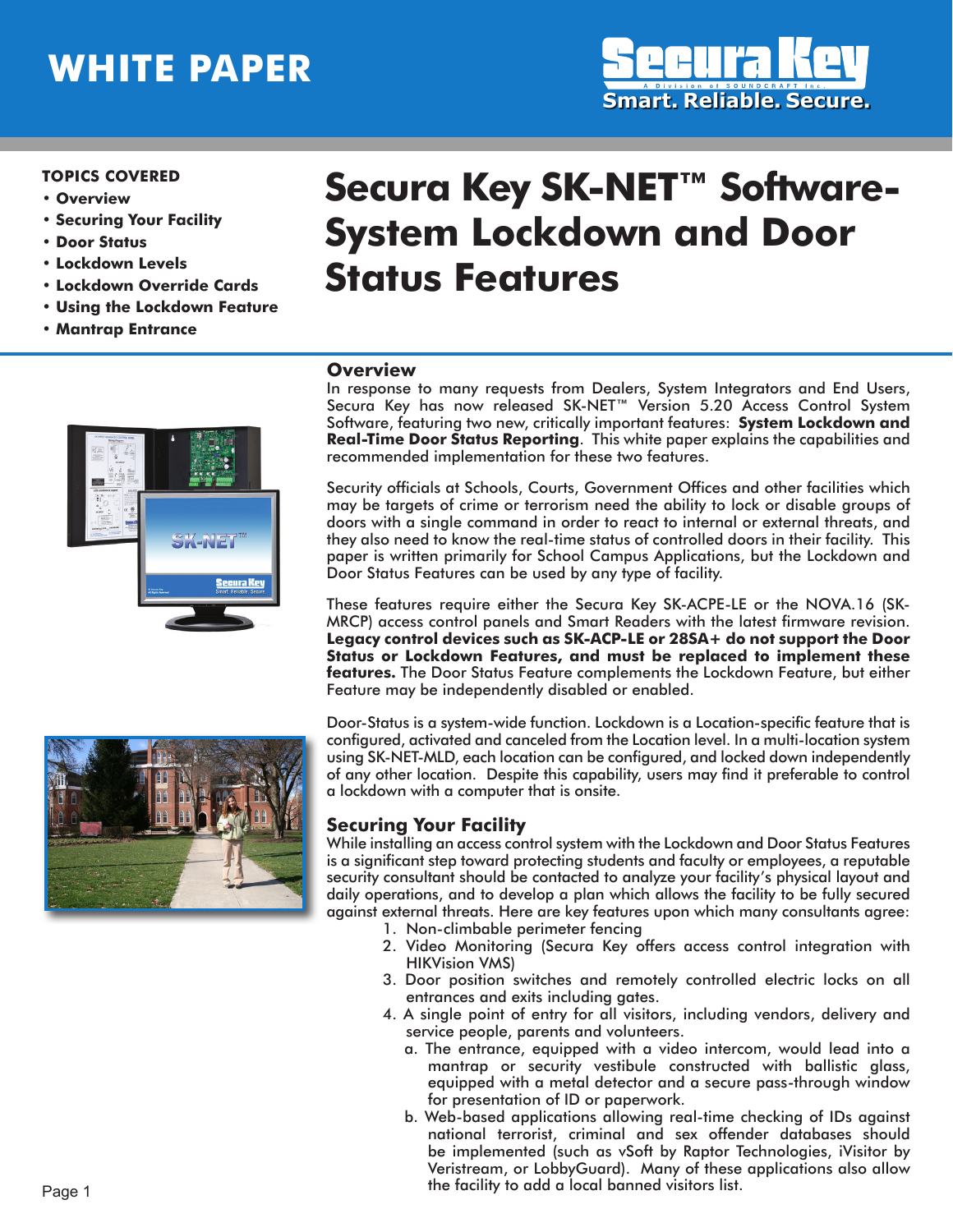- 5. Access Control and remotely-controllable classroom-type locks should be installed on all classrooms, and other enclosed areas where students congregate (cafeterias, gyms, libraries, assembly halls, etc.) Doors with "Classroom" locks open inward and can be locked with a key from the inside of the room.
- 6. Strict Security Procedures: all classrooms will be locked during class. Typically, access control cards are not issued to students. All campus perimeter entrances will be staffed at the start/end of school, and are otherwise locked at all times (including evenings and weekends) to prevent pre-staging of weapons and ammunition. No one is to be 'let in' to the campus during the day except through the secure entrance.
- 7. Mobile applications are available to inform faculty and staff of threats and either the need for (or status of) a lockdown situation (such as Everbridge, DefenCall K-12, and My School Alert.)

Lockdown Procedures and responsibilities and roles of Security Staff, Administrators, Faculty, Students or Employees, need to be clearly defined, and Lockdown drills should be conducted periodically, so that there is no question of what to do in the event of a Lockdown. SK-NET provides three different levels of Lockdown to meet the seriousness of the threat. Not every Lockdown involves an active shooter. For example, Lockdowns can be required if there is a nearby criminal on the loose, an irate parent making physical threats, an intoxicated person on campus, a tornado approaching the area, or any other number of circumstances. Security consultants can help with the development of Lockdown procedures.

To implement Lockdown and Door Status capability using SK-NET, all critical entrances should be fitted with electric locking devices such as electrified locksets, magnetic locks, or electric strikes, as well as Door Monitor Contacts and Request-to-Exit Switches, all connected to SK-ACPE control panels, or to NOVA.16 (SK-MRCP) Control panels via Smart Readers or SK-WIO-1 Wiegand Interface Units. Lockdown and Door Status features can then be enabled and configured in the software. It is recommended but not absolutely required that a card reader be installed at each controlled door – openings can be remotely controlled and monitored without a reader.

#### **Door Status**

To report Door Status to the system, each controlled door requires a door position switch to be connected to an input on the SK-ACPE or Smart Reader (when using NOVA.16 panels), and the input must be enabled and defined as a Door Monitor input.

When the Door Status feature is enabled, SK-NET™ provides a color-coded text display indicating the current status of all controlled doors. The system updates door status in a real-time manner, to provide users with the latest information during a crisis situation.

The Door Status icon provides a general indication of the worst-case door status by changing its background color to indicate off-normal conditions:

- No background color indicates that all doors are secured.
- Green indicates unlocked doors (by an active remote input, scheduled unlock or by operator unlock command)
- Yellow indicates doors held too long (or propped open)
- Red indicates Doors Forced Open (opened without using an access card).

|               | <b>C</b> Lockdown | Door Status                                                                                                                               |
|---------------|-------------------|-------------------------------------------------------------------------------------------------------------------------------------------|
|               |                   |                                                                                                                                           |
| <b>Status</b> |                   |                                                                                                                                           |
|               |                   |                                                                                                                                           |
|               |                   |                                                                                                                                           |
|               | Send Users (Full) | Contents of : This Location/Door Status, 2 items - Sort by: Name<br><b>Inactive Unlocked, Door Closed</b><br>Active (Normal), Door Closed |

When you click on the Door Status icon, the software will show a list of doors in various states. Once a status condition returns to normal it will clear automatically.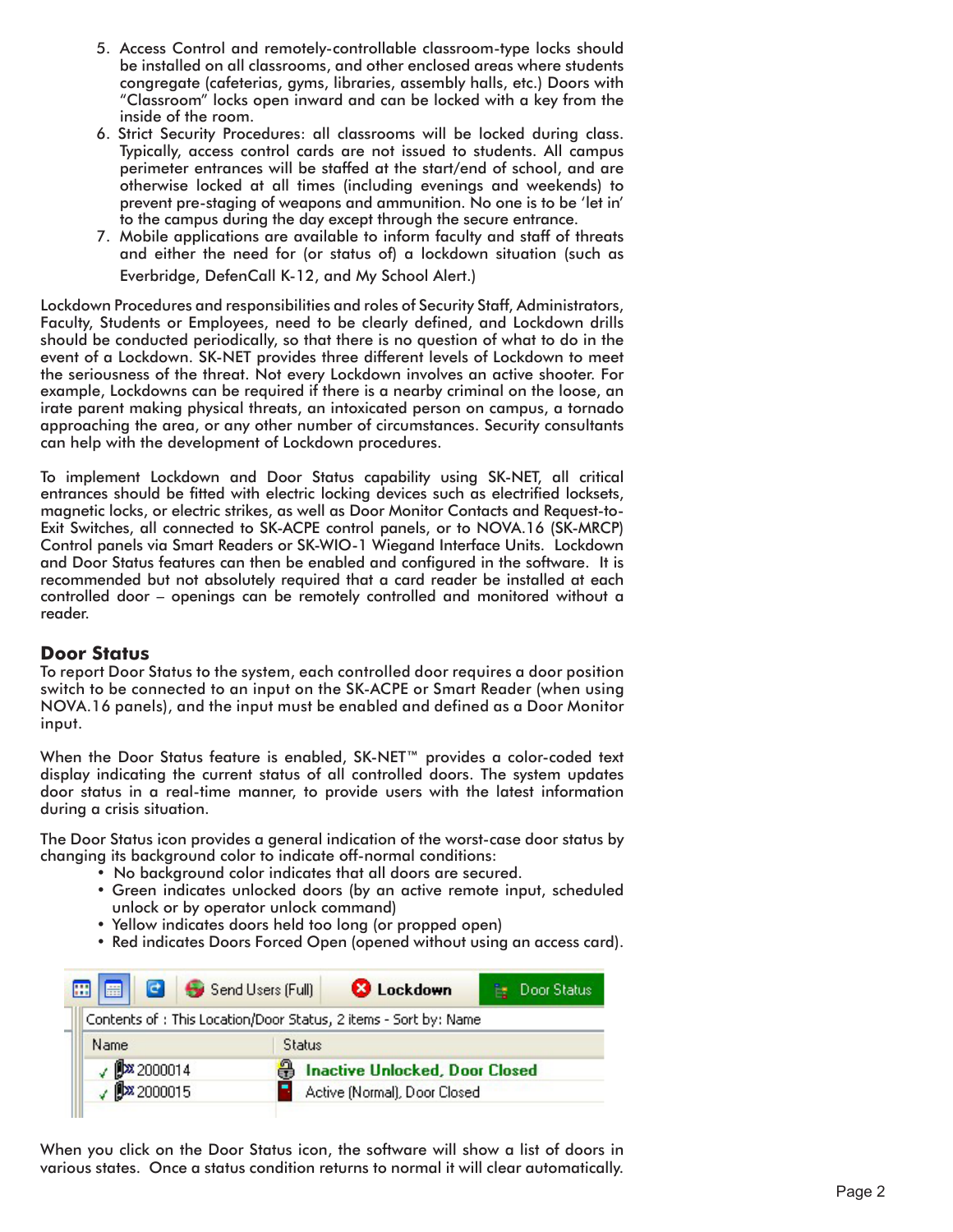|                                     | Properties   Settings   Reader Groups   Access Groups   Lockdown |   |         |
|-------------------------------------|------------------------------------------------------------------|---|---------|
| Default Lockdown Settings           |                                                                  |   |         |
| Turn On Lockdown Feature            |                                                                  |   |         |
| Mode                                |                                                                  |   |         |
| C Level 1                           | C Level 2                                                        |   | Level 3 |
| Reader Group<br>Lockdown Reader Grp |                                                                  | v |         |
| <b>Override Card Range</b>          |                                                                  |   |         |
| Start                               | End                                                              |   |         |
| 65491                               | 65491                                                            |   |         |
|                                     |                                                                  |   |         |
|                                     |                                                                  |   |         |
|                                     |                                                                  |   | Close   |



|        | <b>Modify Card Range</b> |                     |       |
|--------|--------------------------|---------------------|-------|
| Start: | 44351                    | End:                | 44361 |
|        | Access Group             | Override Access Grp |       |

# **Lockdown Levels**

The system provides three different Lockdown levels, which offer progressively increased security – these can be selected based on the level of the threat.

Level 1 -Global Lock

- Indefinitely cancels all Manual or Door Zone unlock commands.
- Re-locks all doors that are physically closed, but unlocked by the system. • A valid card will still unlock any controlled door.
- An Override Card will also unlock any door including those which are inactive due to an operator command or a remote inactive input.

Level 2 - Global Inactive

Same as Level One except:

• Places all doors in inactive mode – this disables all valid cards, preventing an intruder from using a stolen card. Note that the reader LEDs do not blink red as they do normally, when readers are placed in inactive mode and lockdown is not in effect.

Level 3 -Global Lockdown

Same as Level Two, except:

• Disables all REX or 'remote open' inputs, preventing students or faculty from exiting a secure area without authorization.

The disabling of REX inputs in Level 3 may conflict with fire safety regulations, so check with local authorities having jurisdiction before implementing. (Some authorities may allow this restriction in a crisis situation.)

## **Lockdown Override Cards**

During a Level 2 or 3 Lockdown, the general ability to use the access control system is disabled, to avoid giving access to an assailant using a stolen card or forcing a cardholder to unlock doors under duress.

However, SK-NET™ allows you to define a specific card range as Override Cards, which can be issued to Campus police, or local authorities. These credentials will override the lockdown at any individual reader (not affecting the overall lockdown), allowing officials to move around the campus in order to capture or neutralize an assailant. Override Cards would be granted access at any functional reader connected to the system, regardless of whether the reader was inactive or locked.

### **Using the Lockdown Feature**

In the event of a reported threat, click on the Lockdown icon on the top menu bar. The default lockdown level is pre-selected, or you can change it.

The Lockdown Icon will indicate the Lockdown Level, and the Door Status screen will show the current door status. A Lockdown Transaction will be logged in the Transaction History showing the level, where originated, and the time and date.

If any doors are in a non-secure state when you initiate the lockdown, the Door Status icon will flash in the appropriate color, indicating that the lockdown is incomplete. You must take the appropriate action, according to your Lockdown security plan.

To cancel the Lockdown, click on the Lockdown button again and follow the prompts. The Door Status display will be updated when the Lockdown is cancelled. A Lockdown Cancelled Transaction will be logged in the Transaction History showing the time and date, the lockdown level, and where the command originated (PC).

If School Security officials or First Responders determine that a particular building is safe to evacuate during a Lockdown event, Override Cards can be used to unlock controlled doors and extract students and faculty from a Lockdown area.

| <b>Warning</b> |                                                                        |
|----------------|------------------------------------------------------------------------|
|                | Lockdown is currently in progress, do you wish to cancel the lockdown? |
|                | No<br>Yes                                                              |